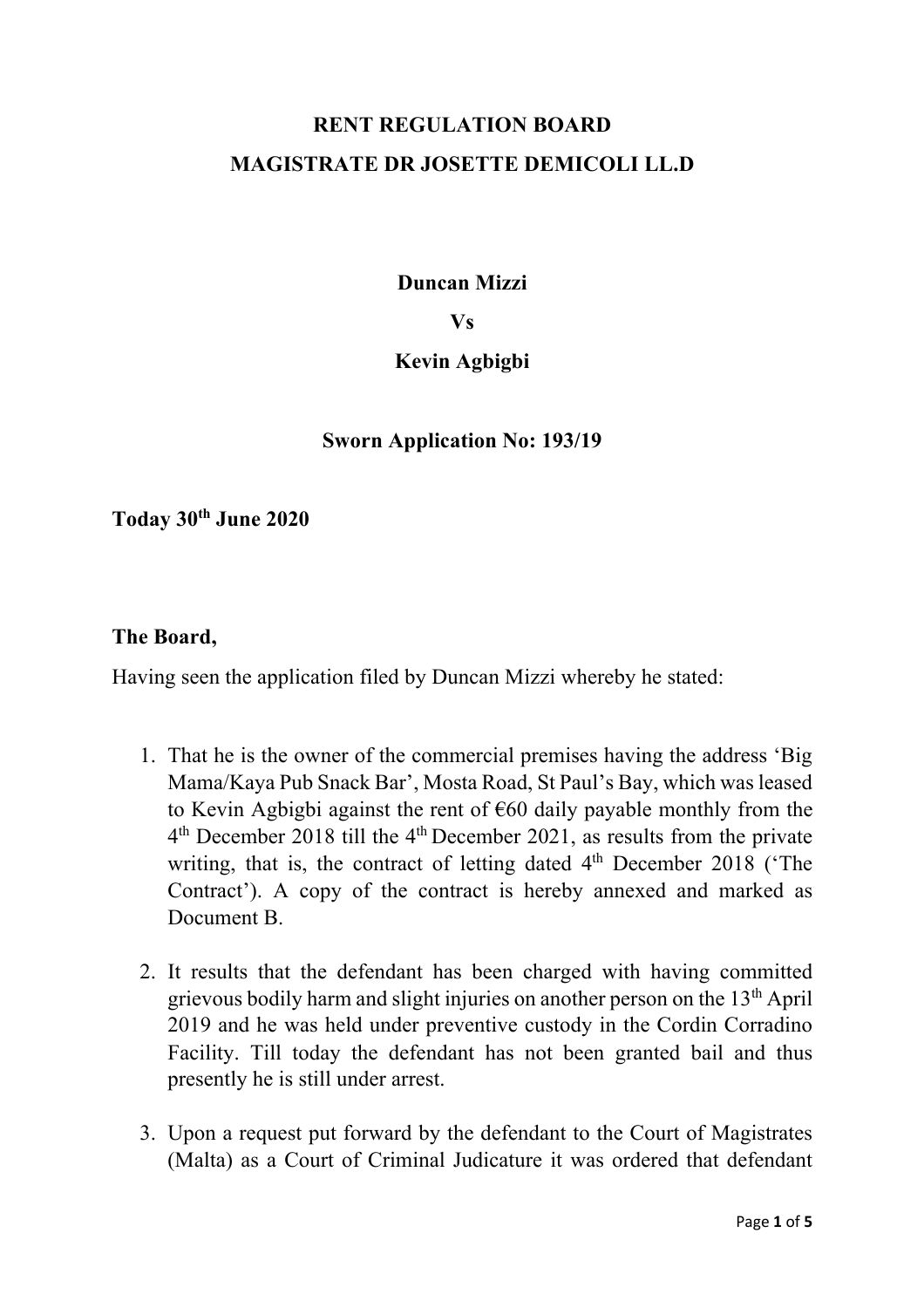could, upon being accompanied by the Inspector, to access his bank account and pay the rent due to applicant. In this way, defendant paid the rent due for April 2019 and half of the rent due for the month of May 2019. Unfortunately this procedure could not be repeated due to the fact that defendant gave the impression to applicant that there were no funds to pay the rent due.

- 4. That the payments due for rent for the second half of May 2019, for the month of June 2019 and for the month of July 2019 till todate have not been paid.
- 5. In accordance with Clause 12 of the Contract, applicant sent a judicial letter dated 15th July 2019 to defendant to demand that he pays the rent due within fifteen days of him being notified of said letter.
- 6. Nothwithstanding that this judicial letter has been notified to defendant by the court official on the  $20<sup>th</sup>$  August 2019, the defendant is till todate in default. A copy of the judicial letter u of the relative proof of notification are being annexed and marked collectively as Document C.
- 7. That the defendant has also been in default since he did not pay the bills of electricity and water of this property as agreed in Clause 8 of the Contract, that till today amount to  $\epsilon$ 902.77 as can be seen from the bill of electricity and water issued by Arms Ltd, which is being annexed and marked as Document D.
- 8. That moreover it is to be stated that defendant has not paid the licence/contribution so that the property can be used as a 'Snack Bar – Second Class', that till today amounts to  $\epsilon$ 850.09 and this in terms of Clause 14 of the Contract. A copy of the renewal notice of this licence/contribution is being annexed and marked as Dokument E.
- 9. Hence, according to Clause 12(a), (c), (e) u (f) of the Contract the defendant is in default of the contract.
- 10. That in terms of Clause 13 of the Contract, the right of the lessee to occupy the said premises should be terminated and the lessee should as soon as possible return the possession of the mentioned premises together with any furniture and equipment which has been listed in the inventory.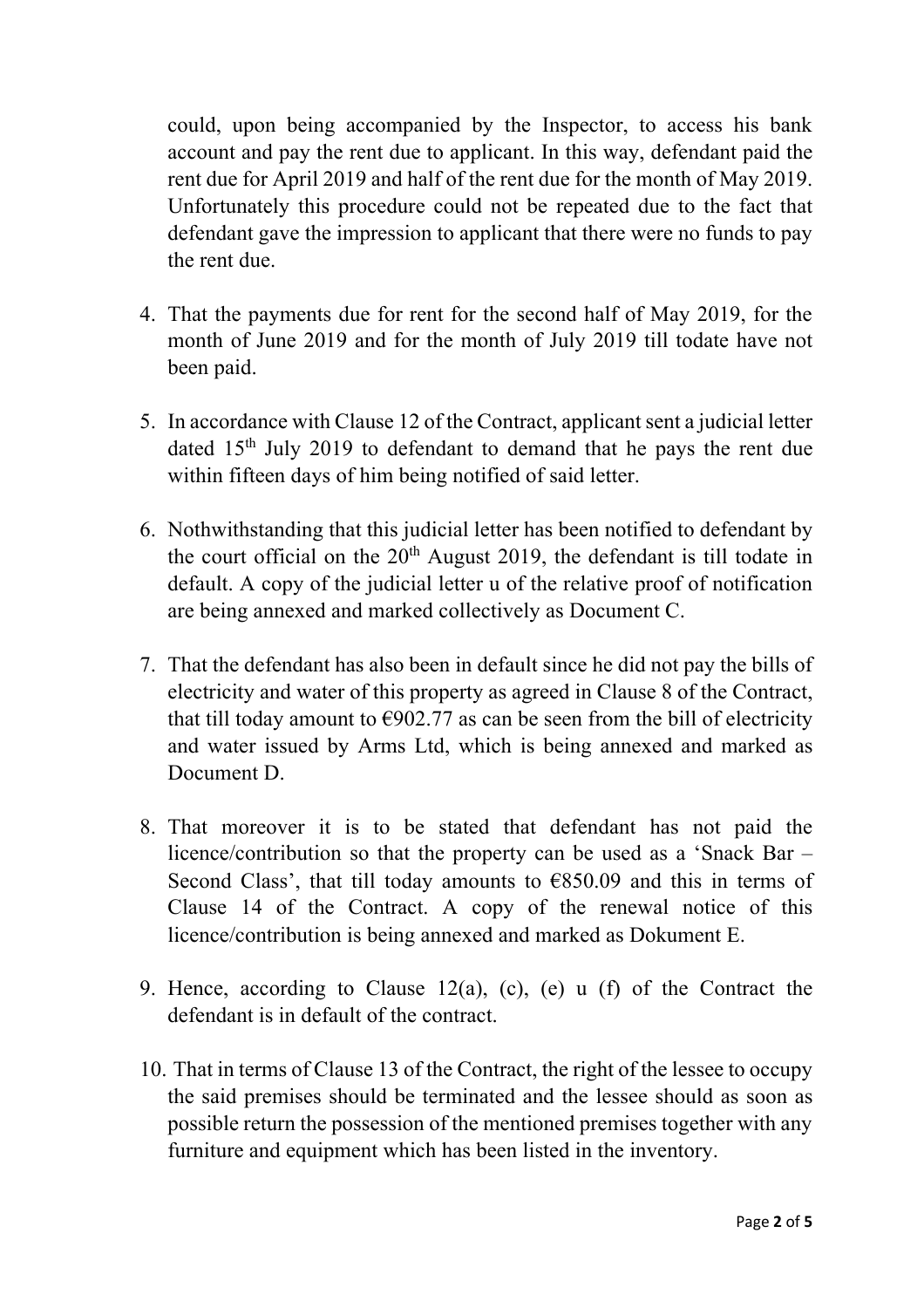- 11.To the knowledge of applicant, defendant has no defence to put forward against his claim.
- 12.That he himself knows of the above-mentioned facts and confirms them upon oath.
- 13. Hence for this reason this case for defendant's eviction after the  $30<sup>th</sup>$  July 2019 from the commercial premises bearing the address 'Big Mama/ Kaya Pub Snack Bar', Mosta Road, St Paul's Bay.

Hence, applicant has requested this Board in terms of Article 16A of Chapter 69 of the Laws of Malta, to order defendant to appear before it on a day and time as established by the Board and if the defendant does not appear he should be deemed in default, or if he fails to prove that he has a valid defence to contest the claims, the Board should:

- 1. Declare and decide that the lease of the premises 'Big Mama/ Kaya Pub Snack Bar', Mosta Road, St Paul's Bay leased by applicant to defendant is terminated and order the eviction of defendant from the said premises, which eviction should be done within a short and peremptory period established by the Board and this according to any conditions which the Board might deem opportune;
- 2. Condemn defendant to pay to applicant rent due as of second half of May 2019 till the day the premises are ceded;
- 3. Condemn defendant to pay applicant the last pending water and electricity bill, which includes arrears, which sum amounts to  $\epsilon$ 902.77;
- 4. Condemns defendant to pay applicant the licence/contribution so that these premises can be used as a 'Snack Bar – second Class', which sum amounts to  $€850.19$ .

Expenses together with legal interest against defendant who is being sub-poened for a reference to his oath.

Having seen the sworn declaration.

Having heard the defendant in today's sitting asking this Board to be given the right to file a note of pleas, and the Board rejecting such request.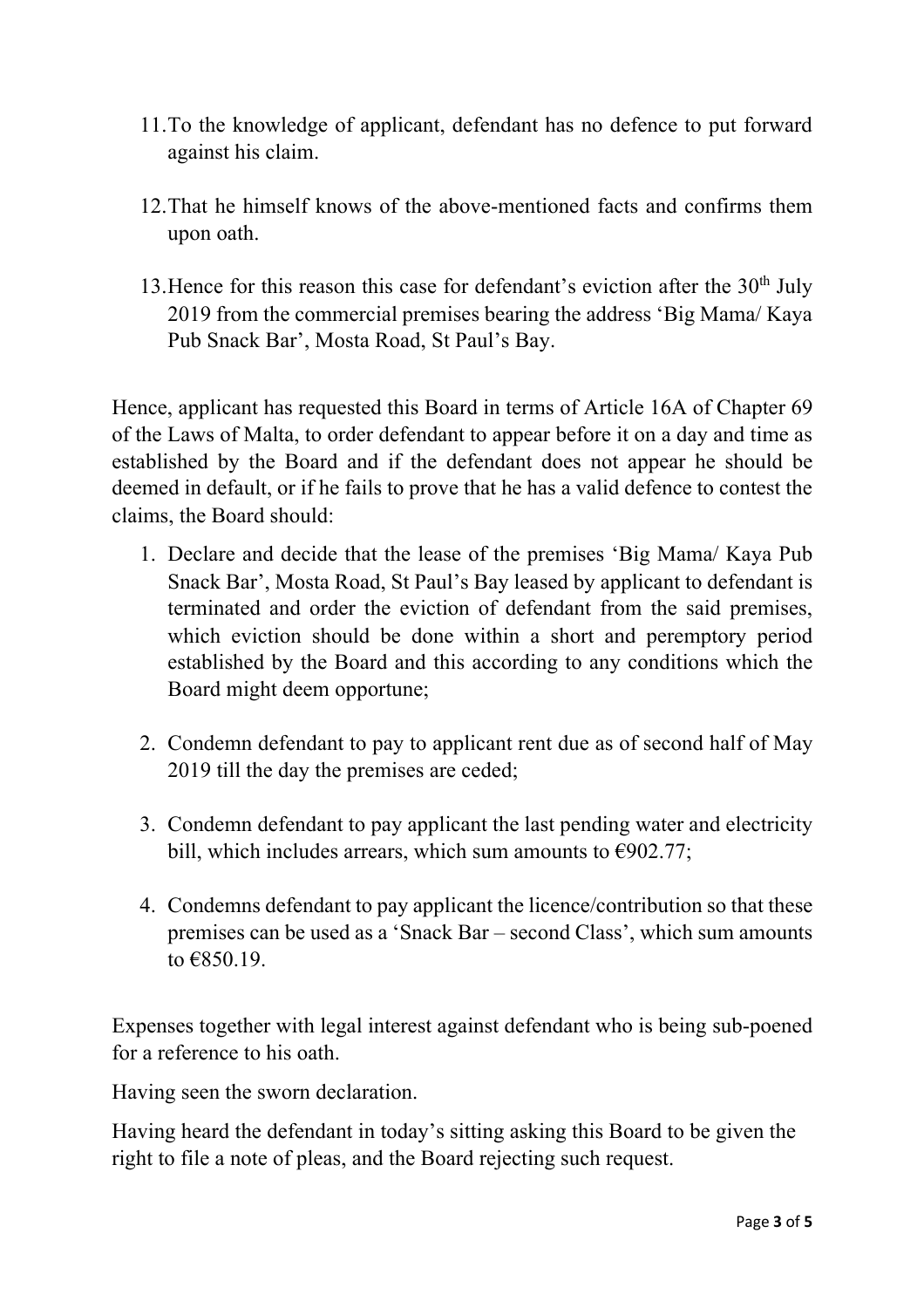Having seen the acts and documents of this case.

# **Considers**

It results from the acts that applicant, being the owner of the commercial premises having the address 'Big Mama/Kaya Pub Snack Bar', Mosta Road, St Paul's Bay, leased said premises to Kevin Agbigbi against the rent of  $\epsilon$ 60 daily payable monthly from the 4th December 2018 till the 4th December 2021, as results from the private writing dated  $4<sup>th</sup>$  December 2018.

Applicant declared in today's sitting that the arrears till today amount to  $\epsilon$ 10,900 which amount was contested by the defendant however no proof whatsoever has been brought forward at this stage that part of said amount has been paid.

Defendant asked to be given the right to file a note of pleas on the basis that today he was under the impression that the parties had reached an agreement, so much so that defendant's girlfriend has brought with her the amount of  $\epsilon$ 2,000 to pay to applicant and she was ready to pay the bills and also pay a minimum of  $\epsilon$ 500 per month to cover the back log. Secondly, the defendant had been given the opportunity by Mr Justice Giovanni Grixti to pay the amount of  $\epsilon$ 2,300 to Duncan Mizzi while defendant was still in prison.

The Board, after having heard submissions by the parties, deemed that defendant had not proven to the satisfaction of the Board that prima facie he has valid pleas to bring forward. Hence the Board rejected the request by defendant to file a note of pleas.

Thus, since the Board deems that the request for eviction should be acceded to due the fact that it is merited because defendant was in default of his obligations as results from the acts.

The rest of the claims will be decided upon at a later stage.

## **Decide**

For the above-mentioned reasons, and in terms of Article 16A of Chapter 69 of the Laws of Malta, this Board hereby accedes to applicant's first claim and orders that defendant evicts from premises 'Big Mama/ Kaya Pub Snack Bar', Mosta Road, St Paul's Bay within a peremptory period of one month.